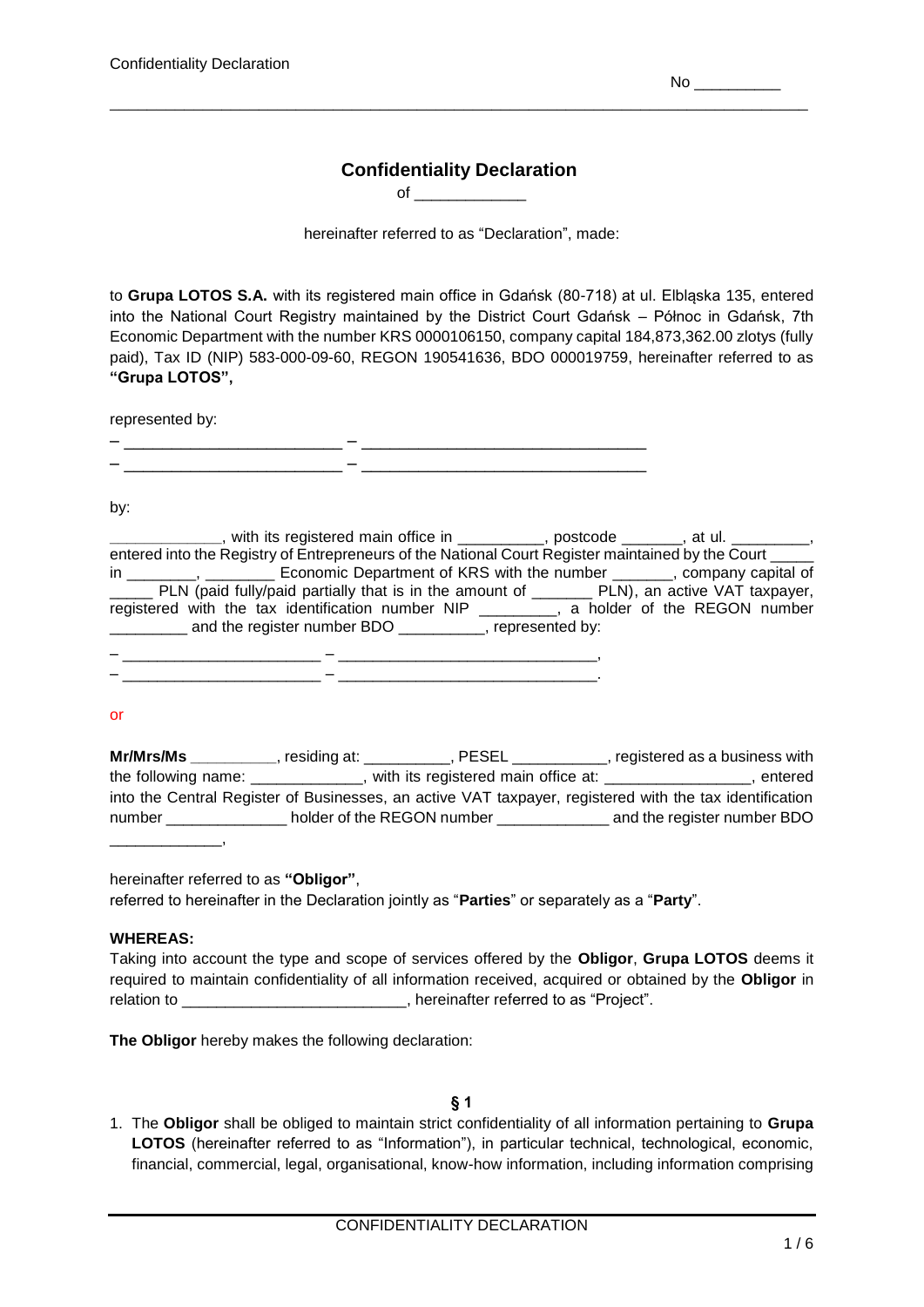\_\_\_\_\_\_\_\_\_\_\_\_\_\_\_\_\_\_\_\_\_\_\_\_\_\_\_\_\_\_\_\_\_\_\_\_\_\_\_\_\_\_\_\_\_\_\_\_\_\_\_\_\_\_\_\_\_\_\_\_\_\_\_\_\_\_\_\_\_\_\_\_\_\_\_ trade secrets of **Grupa LOTOS**, regardless of their form of expression and the fact or method used to record the information on any tangible media, acquired, received or obtained within or in relation to the Project. The **Obligor** hereby acknowledges the fact that **Grupa LOTOS** undertook actions and implemented organisational solutions preventing unauthorised disclosure of information and limits the access of unauthorised persons to Information.

- 2. The obligation specified in p. 1 above applies to all Information, regardless of whether the **Obligor**  obtained it directly from **Grupa LOTOS** or via its sub-contractors or third parties acting on behalf of **Grupa LOTOS**, or from its sub-contractors or third parties acting on behalf of **Grupa LOTOS**, or whether it obtained the Information without participation of any third parties.
- 3. The **Obligor** may disclose Information within the required scope to its subsidiaries or dominating companies, professional advisors or auditors, under the condition of informing **Grupa LOTOS** about the intention to disclose information in advance, and under the condition that such entities shall be obliged in writing to maintain confidentiality of Information according to analogous rules or rules protecting the interest of **Grupa LOTOS** at least to the extent resulting from this Declaration.
- 4. The **Obligor** may disclose the Information on request of the relevant state authorities or authorised entities executing their legal obligations. The **Obligor** shall immediately notify **Grupa LOTOS** about each and every case of Information disclosure according to the previous sentence, unless such notification is contradicting the effective legal regulations.
- 5. In cases other than those specified in p. 3 and 4, the **Obligor** may disclose information only after a prior, written (under the pain of nullity) approval of **Grupa LOTOS**.
- 6. The **Obligor** shall be obliged not to use Information for purposes other than diligent execution of obligations within the Project, taking into account p. 3-5. In particular, the **Obligor** shall have the right to copy or record Information only for purposes of executing the Project. Information copying or recording, in any form or on any media, for other purposes requires a prior, written (under the pain of nullity) approval of **Grupa LOTOS**.
- 7. The **Obligor** shall be obliged not to obtain Information without the knowledge or approval of **Grupa LOTOS**. The above stipulation shall apply, in particular, to information comprising trade secrets of the company, required to execute the Project and includes, in particular, a prohibition to obtain information via unauthorised access, seizure, copying of documents, items, materials, substances, electronic files containing such information or enabling applying for their contents.
- 8. The **Obligor** hereby declares that according to rules stipulated for in currently effective legal regulations or in this Declaration, it shall be liable for damage caused by unlawful or contradictory to this Declaration disclosure of, use of or obtaining Information, in particular resulting from disclosure or providing access to Information to unauthorised entities or for lack of appropriate protection of Information against access of unauthorised entities.

**§ 2**

- 1. In order to meet the obligations specified in § 1, the **Obligor** shall be obliged, in particular:
	- 1) to oblige, in a documented form, all persons directly involved in execution of the Project or have access to Information, to maintain confidentiality and ensure their observance of stipulations of this Declaration, as well as to undertake all other steps required to ensure that none of the persons receiving Information related to **Grupa LOTOS** does not use or disclose such Information or its source, in its entirety or partially, to third parties.
	- 2) to disclose Information only to staff of the **Obligor**, sub-contractors of the **Obligor** or to other entities, such a disclosure to whom shall be justified and only within the scope within which the recipient of the Information should access such information for purposes related to execution of obligations covered by this Declaration or included in Project execution,
	- 3) not to copy, multiply or otherwise distribute any Information or a part thereof, excluding situations in which such an action required for purposes strictly related to the subject of cooperation between the **Obligor** and **Grupa LOTOS**, wherein in such situations all such copies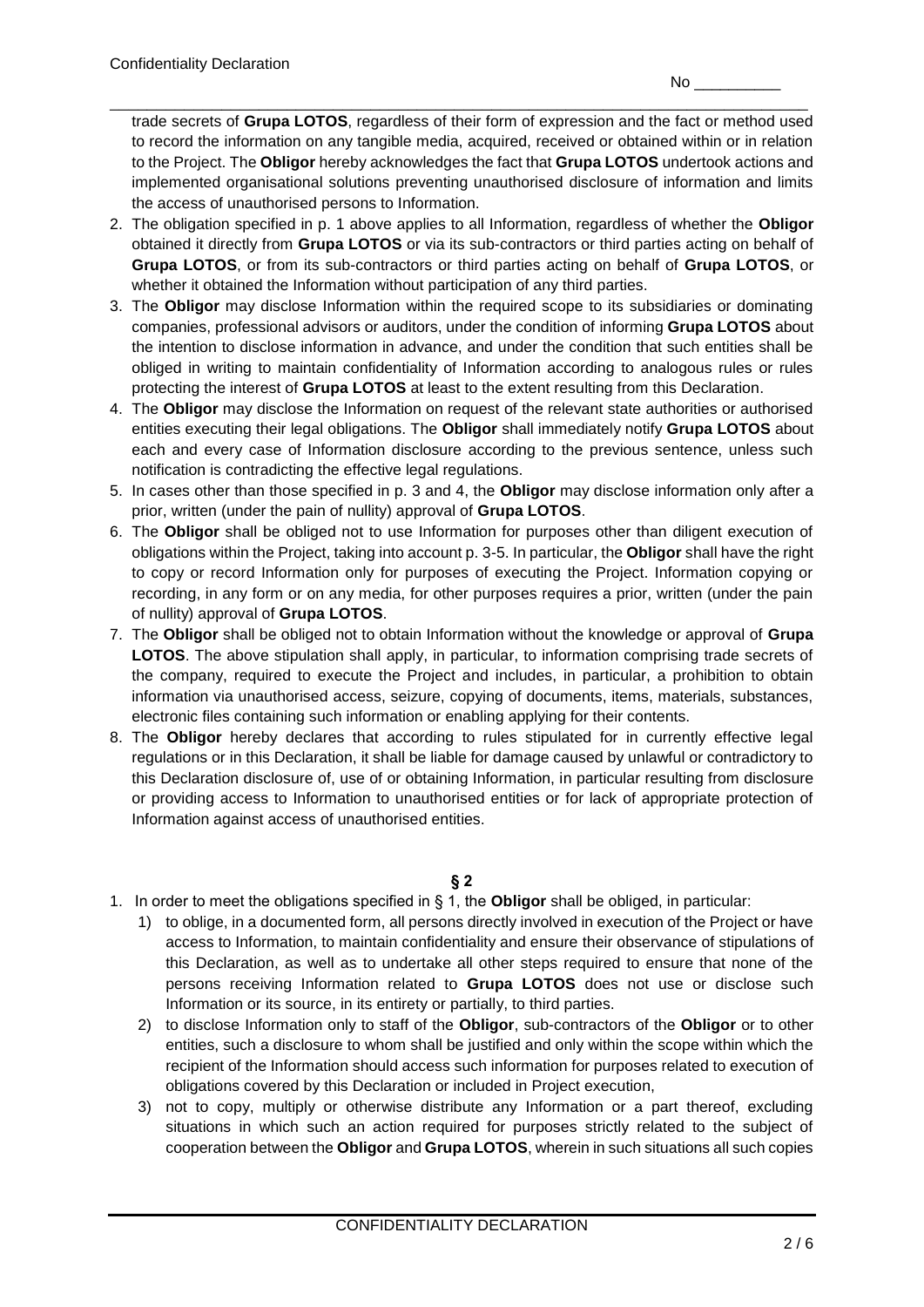\_\_\_\_\_\_\_\_\_\_\_\_\_\_\_\_\_\_\_\_\_\_\_\_\_\_\_\_\_\_\_\_\_\_\_\_\_\_\_\_\_\_\_\_\_\_\_\_\_\_\_\_\_\_\_\_\_\_\_\_\_\_\_\_\_\_\_\_\_\_\_\_\_\_\_ or reproduced items shall comprise a property of **Grupa LOTOS** and shall be subjected to the same confidentiality protection rules as the Information,

- 4) to ensure safe transmission mode for the received Information, without access of unauthorised persons, at least using rules applied to own confidential information,
- 5) to inform **Grupa LOTOS** about any and all cases of unauthorised disclosure, unauthorised access or loss of the Information and to undertake any and all actions required to minimise the scope of violation and damage potentially resulting from such an event. The information indicated in the previous sentence should be providing in writing immediately, however, not later than within 3 working days after such an event. Notwithstanding the above, the information regarding the event should be provided immediately via e-mail or using another telecommunication method.
- 2. The requirements listed in p. 1 shall not apply to any Information or a part thereof related to **Grupa LOTOS**, which:
	- a) has been published, known and officially and publicly disclosed without a violation of obligations included in this Declaration; in particular, according to the strictly effective legal regulations;
	- b) has been disclosed to the **Obligor** by a third party which held such Information legally and had the right to disclose the Information;
	- c) has been obtained or created independently by the **Obligor** without a violation of any of the obligations resulting from this Declaration or of any effective regulation;
	- d) were in possession of the **Obligor** before disclosure within the cooperation between the **Obligor** and **Grupa LOTOS**, and the **Obligor** obtained or received such information without a confidentiality obligation;
	- e) has been disclosed by **Grupa LOTOS** or by the **Obligor**, with a written (under the pain of nullity) approval of **Grupa LOTOS**.
- 3. The burden of proving the circumstances indicated in p. 2 or in § 1 p. 3-5 shall remain with the **Obligor**.
- 4. On a written request of **Grupa LOTOS**, which may be made at any time, both during the period of obligations included in this Declaration and after such obligations lose their binding power, the **Obligor** shall provide **Grupa LOTOS** with information about disclosures of the Information and about entities it provided with Information.
- 5. On a written request of **Grupa LOTOS**, which may be made at any time, as well as after the obligations included in this Declaration lose their binding power, the **Obligor** shall return to **Grupa LOTOS** all documents, materials, their copies, reproductions, publications containing Information and media such items are recorded on or shall permanently delete such items, within 7 days after the request. The **Obligor** shall have the right, however, to retain one copy for archiving and documentation purposes, if retaining such a copy is an act justified according to currently effective legal regulation or internal procedures of the **Obligor** and the **Obligor** shall not be obliged to delete data automatically recorded as a part of backup copy creation, under the condition of providing adequate security of such data. Within the same deadline, the **Obligor** shall make a written declaration to **Grupa LOTOS** about a diligent execution of its obligation specified in this paragraph.
- 6. In regards to information obligations applicable to public companies as understood according to the Regulation of the European Parliament and of the Council (EU) No. 596/2014 of 16th April 2014 on market abuse (Regulation on market abuse) and repealing Directive 2003/6/EC of the European Parliament and of the Council and Directive of the Commission 2003/124/EC, 2003/125/EC and 2004/72/EC (hereinafter "MAR Regulation"), the **Obligor** shall be obliged not to disclose and not to use confidential information as understood according to art. 7 of MAR Regulation, related to **Grupa LOTOS** or to companies of Grupa LOTOS Capital Group, under the pain of sanctions provided for in generally effective legal regulations. If the **Obligor** receives such information, it shall be required to inform the Investor Relations Office of Grupa LOTOS about this fact immediately, at the e-mail address: ir@grupalotos.pl. At the same time, on request of **Grupa LOTOS**, the **Obligor** shall provide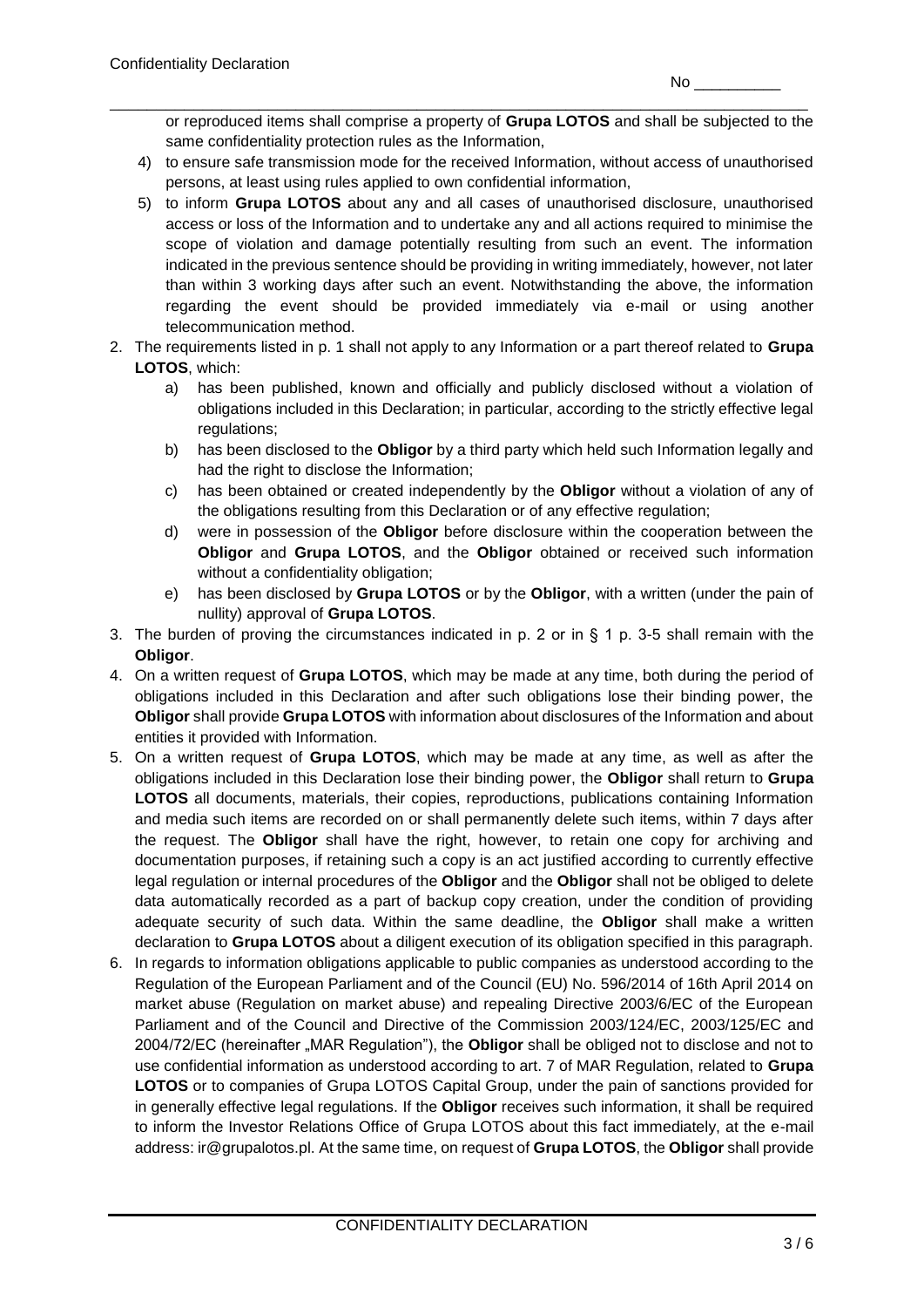a list of persons with access to confidential information and a written confirmation of knowledge of obligations and sanctions according to art. 18 of the MAR Regulation by said persons.

\_\_\_\_\_\_\_\_\_\_\_\_\_\_\_\_\_\_\_\_\_\_\_\_\_\_\_\_\_\_\_\_\_\_\_\_\_\_\_\_\_\_\_\_\_\_\_\_\_\_\_\_\_\_\_\_\_\_\_\_\_\_\_\_\_\_\_\_\_\_\_\_\_\_\_

### **§ 3**

- 1. In order to avoid doubts, the **Obligor** hereby acknowledges that it shall not have the right to request **Grupa LOTOS** to disclose any Information, and the decision regarding such a disclosure shall always remain at the sole disposal of **Grupa LOTOS**.
- 2. **Grupa LOTOS** shall hold all rights to Information in the relationship between the **Obligor** and **Grupa LOTOS**, unless the Parties agreed upon otherwise in the agreement regulating their mutual cooperation. In particular, this Declaration does not transfer and does not authorise the **Obligor** to obtain or use any intellectual property rights of **Grupa LOTOS** made available in the form of Information.

**§ 4**

- 1. In the case of violation of obligations included in this Declaration, the **Obligor** shall pay **Grupa LOTOS** a contractual penalty of \_\_\_\_\_\_ (in words: \_\_\_\_\_\_\_\_\_\_\_\_\_) PLN for each such violation, wherein the total contractual penalty shall not exceed \_\_\_\_\_\_\_\_\_ (in words: \_\_\_\_\_\_\_\_\_\_) PLN for all such violations.
- 2. Contractual penalties reserved in the Declaration shall be payable on the first request, within 7 days after the delivery of a penalty payment request to the **Obligor**. In order to avoid doubt, the **Obligor** hereby confirms that it shall also acknowledge a debit note as a payment request.
- 3. Penalties indicated in p. 1 does not exclude the option of **Grupa LOTOS** to claim compensation in excess of the reserved amount of contractual penalties according to generally effective regulations.
- 4. Notwithstanding the above, if a violation of any stipulation of the Declaration by the **Obligor** is found, **Grupa LOTOS** may withhold provision of any Information to the **Obligor**, revoke its approval for use of already provided Information or to request immediate return or permanent deletion of all provided Information and its media.
- 5. Violation of obligations included in the Declaration shall also comprise the basis for termination or withdrawal from the legal relationship established between the **Obligor** and **Grupa LOTOS** in relation to the Project, with the **Obligor** at default, regardless of stipulations regulating such a legal relationship.
- 6. The **Obligor** shall be liable for violations of stipulations included in the Declaration by persons the Information has been provided to by or through the **Obligor** as for its own violations.

### **§ 5**

The contents of this Declaration shall be considered confidential and as such are included in the Information and covered by rules specified in the Declaration.

### **§ 6**

- 1. Stipulations of the Declaration shall be effective from \_\_\_\_\_\_\_\_\_\_\_ for a period of \_\_\_\_\_\_\_ years.
- 2. Notwithstanding the above, end of the effective period of obligations included in this Declaration shall not be understood as a waiver of Information protection by **Grupa LOTOS**, and the **Obligor** shall be obliged to maintain due diligence in order to avoid any damage to **Grupa LOTOS** potentially caused by Information disclosure also after the Declaration loses its binding power. In particular, at the end of the effective period of stipulations of the Declaration, trade secrets of **Grupa LOTOS** shall be protected until the end of their confidentiality period or until the loss of economic value of the given information included in trade secrets of the company.

### **§ 7**

1. According to art. 4 and p. 7 of the Regulation of the European Parliament and of the Council (EU) 2016/679 of 27th April 2016 on the protection of natural persons with regard to the processing of personal data and on the free movement of such data, and repealing Directive 95/46/EC (General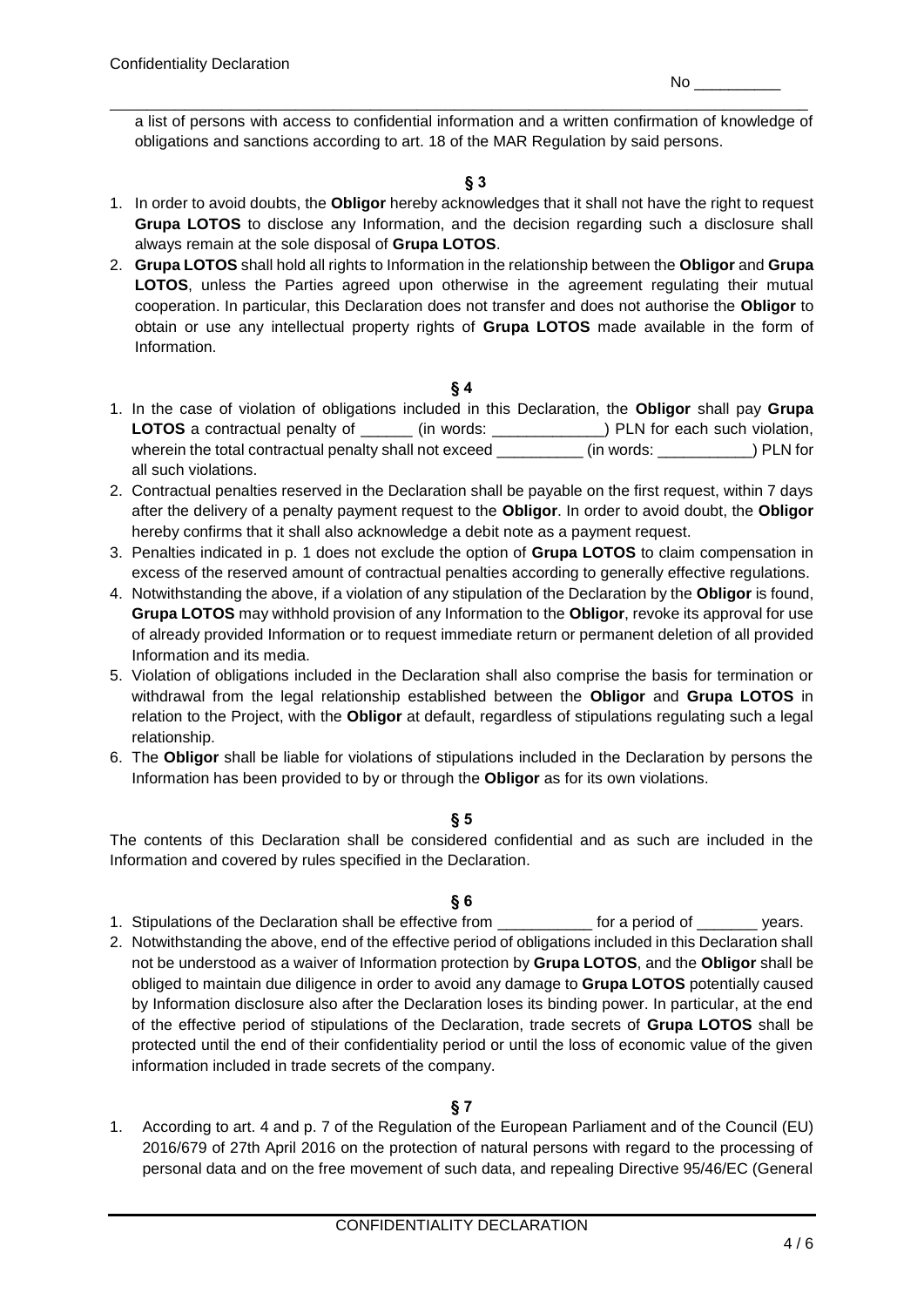Data Protection Regulation - hereinafter referred to as "GDPR"), the administrator of personal data provided to **Grupa LOTOS** for the purpose of entering and execution of the Declaration is **Grupa LOTOS S.A.** with its registered main office at: ul. Elbląska 135, 80-718 Gdańsk,

2. **Grupa LOTOS** designated a Data Protection Inspector, who can be contacted via the e-mail address: iod@grupalotos.pl or in writing, at the following address: Grupa LOTOS S.A. ul. Elbląska 135 80-718 Gdańsk with a note "Inspektor Ochrony Danych"/"Data Protection Inspector".

\_\_\_\_\_\_\_\_\_\_\_\_\_\_\_\_\_\_\_\_\_\_\_\_\_\_\_\_\_\_\_\_\_\_\_\_\_\_\_\_\_\_\_\_\_\_\_\_\_\_\_\_\_\_\_\_\_\_\_\_\_\_\_\_\_\_\_\_\_\_\_\_\_\_\_

- 3. The collected personal data shall be processed for purposes related to entering and execution of the Declaration, its handling and potential claims or defending claims related to the Declaration.
- 4. The legal basis for processing of personal data of the other Party by **Grupa LOTOS** for the aforementioned purposes includes legally justified interest of **Grupa LOTOS** according to art. 6 (1f) of GDPR, including execution of Declaration of the other Party and archiving as execution of a legally justified interest comprising protection of information for the legal need of proving facts, as well as for the purpose of any examination, raising of or defence against any claims.
- 5. Personal data received from the other Party may be transferred to the following categories of recipients:
	- a) entities processing personal data on the order of **Grupa LOTOS**, including i.e. operators of IT systems used for the purpose of Declaration execution, providing accounting, archiving services and servicing,
	- b) entities providing services to **Grupa LOTOS**, including courier delivery and postal service companies (in relation to the required notifications sent as specified in the Declaration), legal, financial advisers and auditors of the **Grupa LOTOS** (in relation to the provision of advisory services during signing, execution and enforcement of claims resulting from the Declaration), wherein such entities process data according to contracts entered into with **Grupa LOTOS** and only according to its instructions. Data may also be provided to entities authorised by law.
- 6. Data shall be processed throughout the period of Declaration execution and afterwards, for a period of time related to expiry of claims related to the Declaration and for a period of time reserved in effective legal regulations.
- 7. Each of the persons, personal data of whom are made available by and between the Parties in relation to signing and execution of the Declaration, shall have the right to access their data and to correct, remove, limit processing of such data and to raise objections based on reasons related to their special circumstances, if **Grupa LOTOS** processes data on the basis of its legally justified interests. Such an objection may be expressed at any time, to the electronic mail address iod@grupalotos.pl or in writing, to the address of Grupa LOTOS S.A. ul. Elbląska 135, 80-718 Gdańsk with a note "Data Protection Inspector".
- 8. Each and every person shall also have the right to report a complaint to the President of the Personal Data Protection Agency (at the address of Personal Data Protection Agency, ul. Stawki 2, 00-193 Warsaw).
- 9. Provision of personal data in order to conclude the Declaration is voluntary, however, a refusal to provide such data may render conclusion of the Declaration impossible.
- 10. Personal data shall not be profiled and used in automated decision making.

# **§ 8**

- 1. The Declaration has been submitted upon the last effective electronic signature (i.e. secure electronic signature verified by means of a valid qualified certificate).
- 2. **Grupa LOTOS** is entitled to transfer full or partial rights arising from the Declaration onto companies of Grupa LOTOS S.A. Capital Group/ ,,LOTOS Asfalt" Sp. z o.o., to which the **Obligor** hereby consents.
- 3. All changes or amendments of this Declaration may be made and implemented in a written form, under the pain of nullity.
- 4. This Declaration, as well as all contractual and other rights and obligations resulting from or related to this Declaration shall be governed by Polish law, excluding law collision standards applicable to the selection of the relevant legal framework.